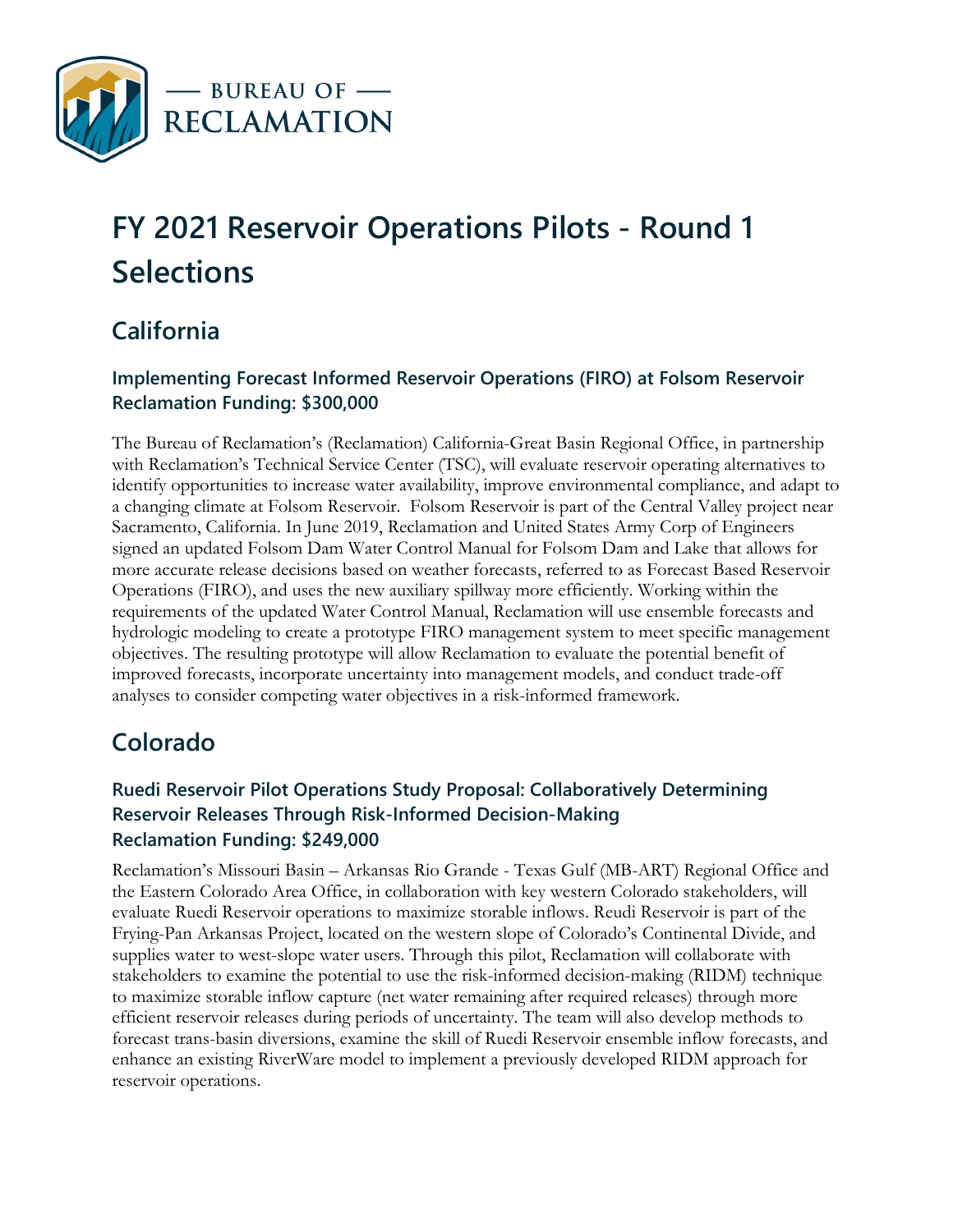### **Idaho**

#### **An Evaluation of Upper Payette Division Water Operations Scenarios to Benefit Water Quality in Cascade Reservoir Reclamation Funding: \$308,200**

Reclamation's Columbia-Pacific Northwest (CPN) Regional Office and the Snake River Area Office will partner with stakeholders in the upper Payette River basin to model reservoir operations for improved water quality in Cascade Reservoir. Cascade Reservoir is part of the Payette Division of the Boise Project in the west-central mountains of Idaho, about 80 miles north of Boise. Cascade Reservoir is shallow and is susceptible to algal blooms, which are driven by elevated water temperatures and nutrient levels. This pilot will evaluate whether operations at Cascade and nearby Deadwood Reservoir can be coordinated to improve water quality in Cascade Reservoir. Operating alternatives will consider all requirements and constraints such as physical capacity, irrigation demands, flow augmentation, and flood control. This study will use hydrologic and water quality models to simulate the upper Payette River basin from Cascade Reservoir to near Horseshoe Bend.

## **Nevada**

#### **Improving Streamflow Forecasts and Reservoir Projections Through Temperature Detrending and Dynamic Evapotranspiration Modeling Reclamation Funding: \$250,000**

Reclamation's Lower Colorado Basin Region River Operations Group, National Oceanic and Atmospheric Administration's (NOAA) Colorado Basin River Forecast Center (CBRFC), and Research Triangle International will investigate the use of new dynamic evapotranspiration (ET) coefficients and new temperature trend adjustments within existing inflow forecast tools. The new temperature time series and dynamic ET coefficients will help meet a key modeling need, given the importance of ET and temperature in developing runoff forecasts, and given that current modeling infrastructure does not consider temperature in calculating ET in a warming climate. The new methodology for inflow forecasts, using the updated methods, will support Reclamation's mid-term operations modeling and may provide better skill in projecting operating scenarios for the Upper and Lower Colorado Basins amid one of the worst droughts on record.

#### **Newlands Project Pilot Study Proposal: Evaluate Operating Criteria and Procedures (OCAP) performance under future climate scenarios to meet future requirements consistent with the purpose of OCAP Reclamation Funding: \$300,000**

Reclamation's Lahontan Basin Area Office (LBAO) will develop a robust climate change hydrology dataset to evaluate the performance of the Operating Criteria and Procedures (OCAP) for the Newlands Project under future climate scenarios. LBAO is currently working with stakeholders under an ongoing effort referred to as the "OCAP Revision" to identify potential updates to the OCAP for the Newlands Project in the Truckee and Carson River basins. The climate change projections to be developed through the study will support the OCAP Revision effort to determine whether OCAP can satisfy water rights demands into the future, under changing climatic and hydrologic regimes.